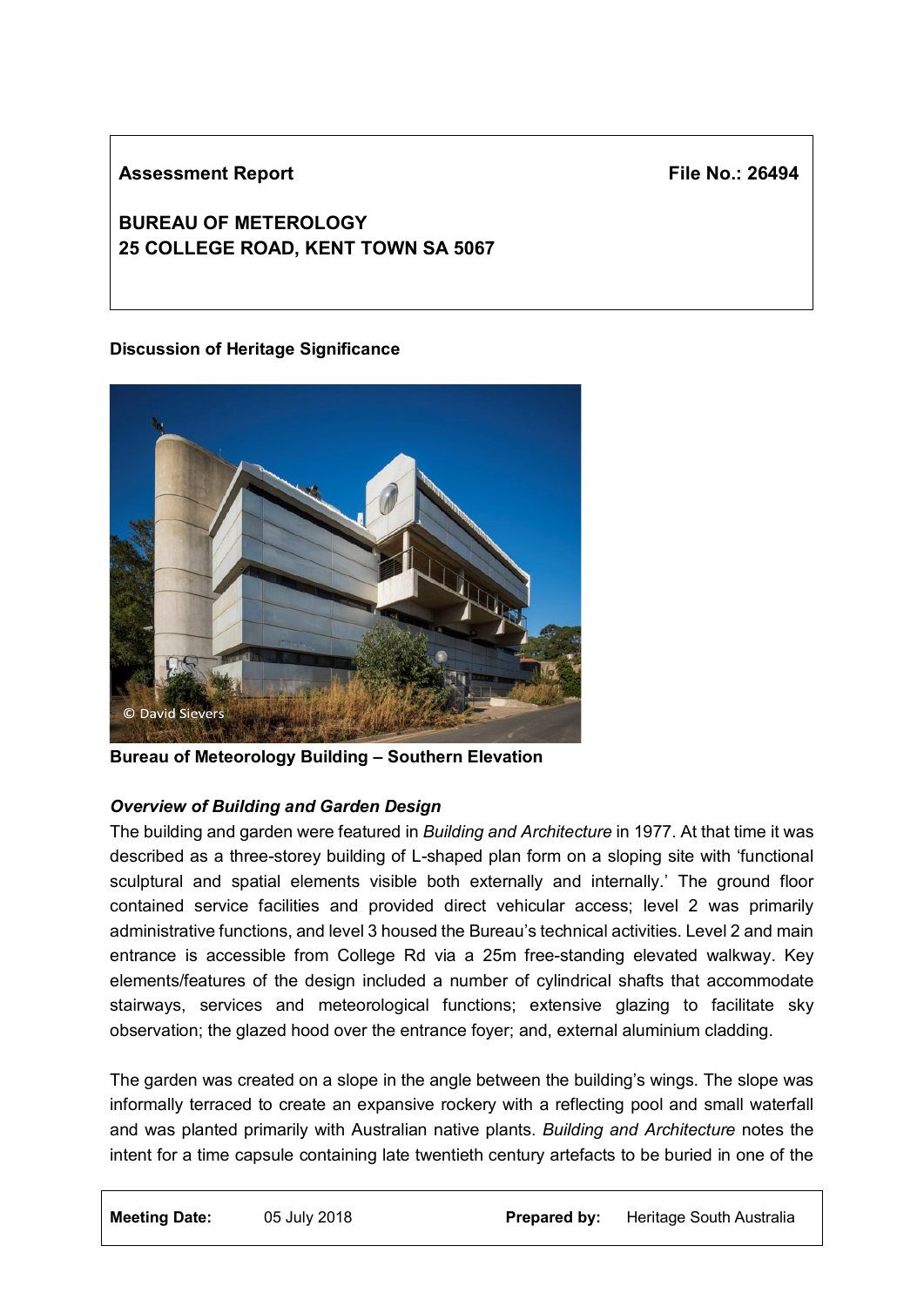mounds in the garden. It is unclear if the time capsule was buried on site or if one was ever unearthed.

### *Past Consideration in Heritage surveys*

In the past, two heritage surveys have considered the potential heritage qualities of buildings located in Kent Town. The first is the *Heritage Survey of Kensington and Norwood* (1985) and was prepared by Heritage Investigations. The other survey *Kensington and Norwood Heritage Review* was prepared a decade later by Mark Butcher Architects. The Bureau of Meteorology building was mentioned in the first survey but no heritage values were identified for it. The later survey did not mention the Bureau building.

### **Heritage Significance of Bureau of Meteorology Building and Garden**

The potential significance of the Bureau of Meteorology Building and Garden are considered under each criteria in turn:

## **(a) It demonstrates important aspects of the evolution or pattern of the State's history**

The historical associations proposed by the nominator relate specifically to the emergence of the building's style in the United Kingdom and its adaptation to Australia and South Australia. The nominator suggests that the building's style is 'Brutalist/high-tech, clearly expressing its scientific functions'.

Only a very limited number of buildings that could be described as good examples of the late modern high-tech style were built in South Australia during the latter decades of the twentieth century. The emergence and application of a new architectural style in South Australia is of historical importance, however, given the limited number of high-quality buildings constructed in the style, it does not demonstrate significant aspects of the evolution or pattern of the State's history.

The building was constructed as the new headquarters for the Commonwealth Bureau of Meteorology with the aim of housing the Bureau's various functions and personnel in a single location. The Bureau of Meteorology was formed in 1907. However, colonial meteorologists devised uniform codes, observation practices and standards from the 1880s and were effectively working collaboratively from that time. Given that the building and garden were built by the Commonwealth government for a federal bureau, its historical associations are more closely associated with National than State heritage values.

It is unlikely that the building and garden could be considered to meet criterion (a).

#### **(b) It has rare, uncommon or endangered qualities that are of cultural significance**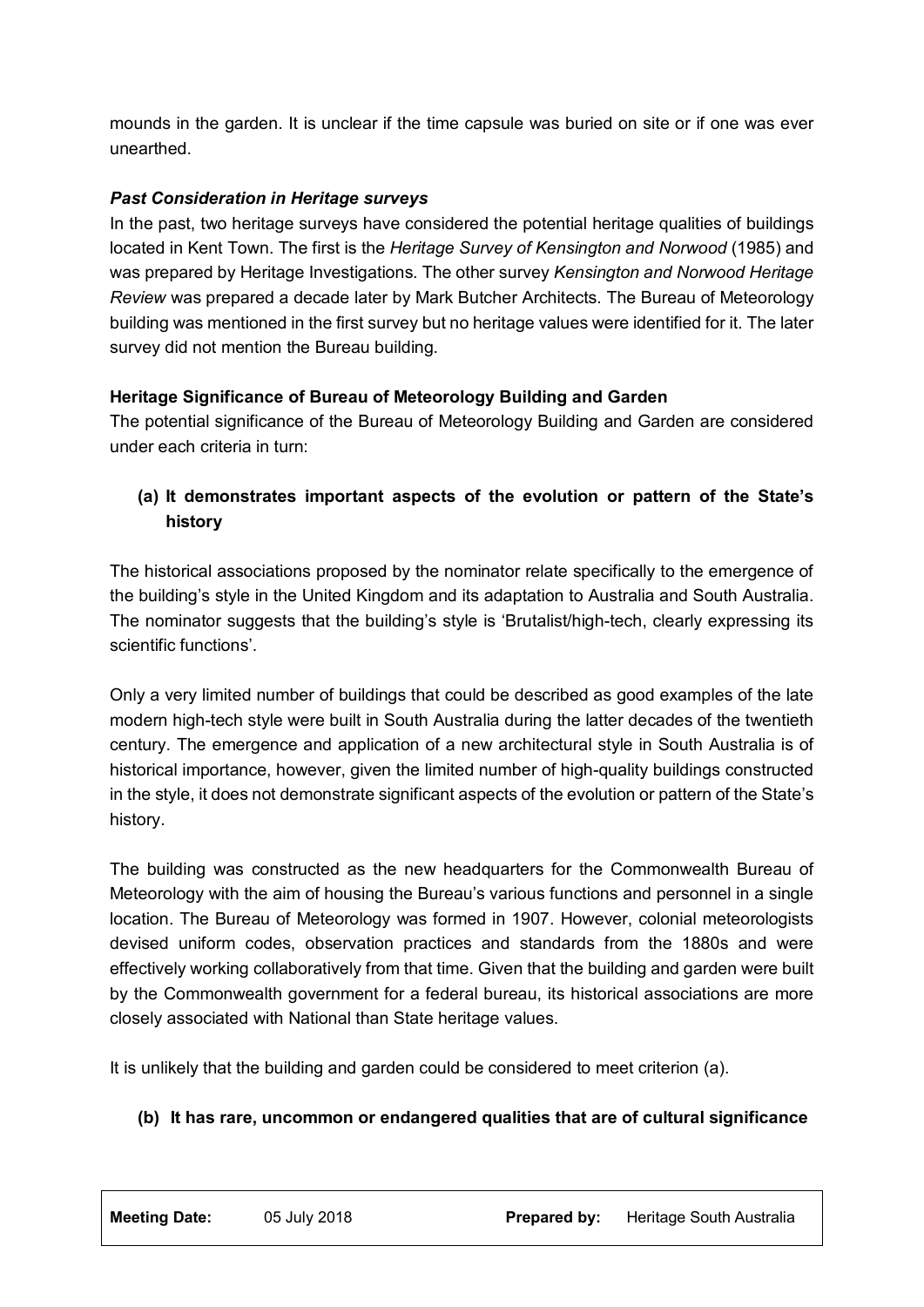The building is a rare example of a late modern high-tech building, however, given the limited use of the style in South Australia it is not of cultural significance to the State.

It is unlikely that the building and garden meets criterion (b).

# **(c) It may yield information that will contribute to an understanding of the State's history, including its natural history**

It is very unlikely that there is anything currently not visible on site that would contribute meaningfully to the State's history that cannot be yielded through other sources.

It is unlikely that the building and garden meets criterion (c).

## **(d) It is an outstanding representative of a particular class of place of cultural significance**

There are three potential classes of place that the building represents, including: Bureau of Meteorology buildings, research facilities; and, late modern architecture in South Australia. The Bureau of Meteorology has had buildings at a number of sites in South Australia since its formation in 1907. However, as a class of place it is very small and as a Commonwealth facility is associated more with National rather than State heritage values.

There are many research facilities in South Australia including those located at the three universities and commercial establishments. These buildings also mix service, office and research spaces and it is unlikely that the Bureau of Meteorology building is an 'outstanding' example.

Only minimal research or comparative analysis has been conducted on South Australia's late modern architecture. The building is a good example of late modern high-tech architecture and it is possible that it may be an outstanding example, however, it is unlikely that late modern high-tech architecture can be considered to be a class of place of cultural significance in South Australia.

It is unlikely that the building and garden meets criterion (d).

## **(e) It demonstrates a high degree of creative, aesthetic or technical accomplishment or is an outstanding representative of particular construction techniques or design characteristics**

The building is a good example of a late modern high-tech building – it is not Brutalist in design as proposed by the nominator. The form of the building is sculptural with general internal functions reflected in the articulation of mass, and is dressed with new high-tech materials including aluminium cladding and glass. Horizontal elements reflect the function and scale of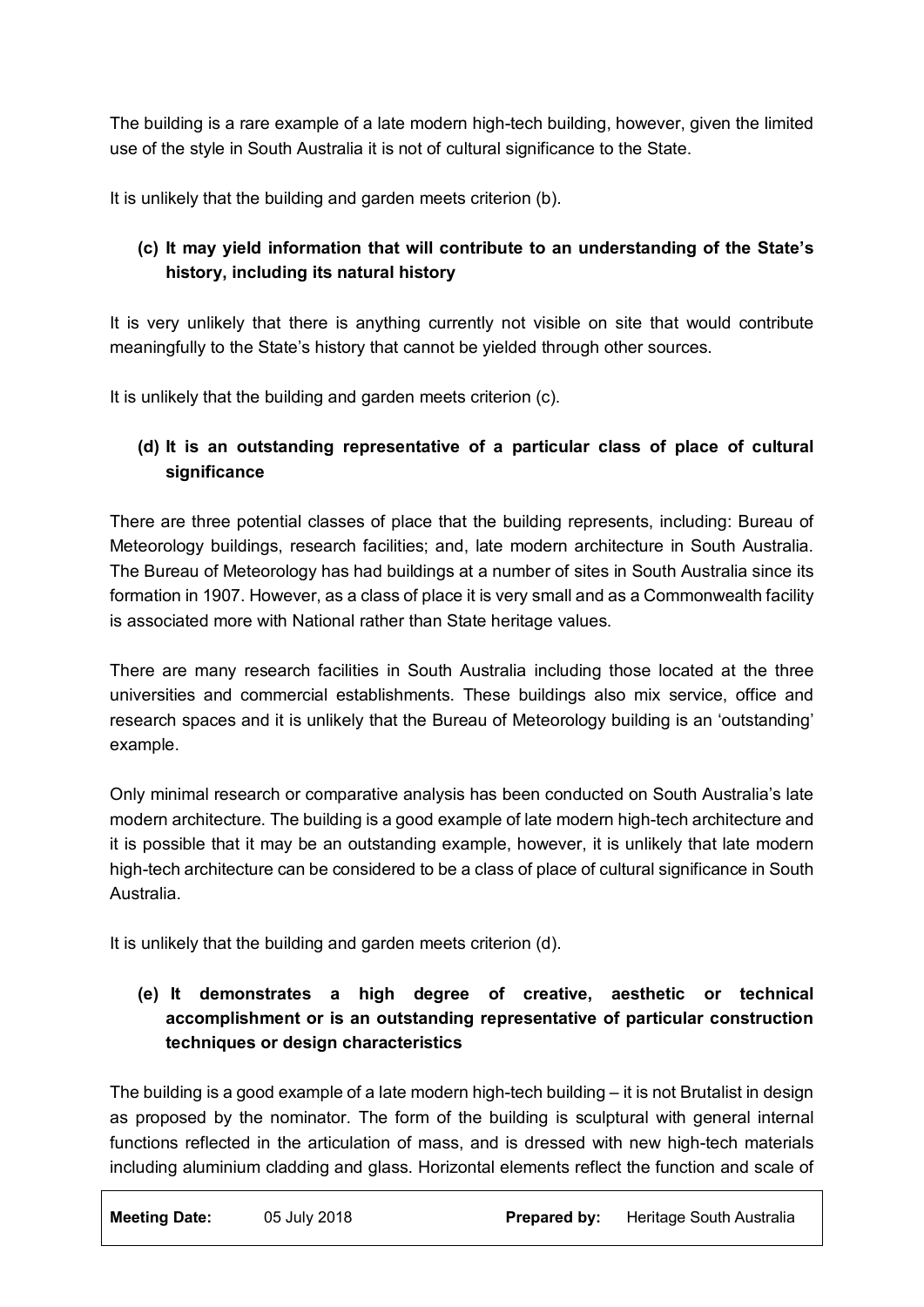the place. Features like the 'bubble' alludes to space-age imagery. The building has aesthetic merit as an exemplar of late modern high-tech architecture in South Australia. It is an early example of the style and one of few remaining examples built in the 1970s and 1980s. However, there is sufficient 'disconnect' between the courtyard or northern elevation and the other three elevations to potentially compromise its ability to clearly illustrate the stylistic representation.

The building was not nominated for an architectural award and therefore has no formal acknowledgement from the architectural fraternity for its architectural merits. During the late 1990s the South Australia Division of the Royal Australian Institute of Architects undertook a survey of 20th century architecture. The survey reviewed 400 20<sup>th</sup> Century places in South Australia and chose 100 to represent the best architecture of their period for the time. The Bureau of Meteorology was chosen as one of the top 100 as 'a fine example of the modern/functionalist style of architecture prevalent before …. Post Modernism' became more popular with South Australian architects. The survey identified that the Bureau was one of the earliest exemplars of its style, and noted that the 'quality of design and integrity (of the building) is of a high standard'.

Only a limited comparative analysis of late modern high-tech buildings has been undertaken. Other examples were constructed on Greenhill Road in the 1980s but most have been re-clad or demolished. Buildings with space frames include the Unley Town Hall, Bicentenary Conservatory (current State Heritage Place) and the Telstra building on Pirie Street. Examples of brutalist buildings in South Australia include the Forensic Science building, Australian Mineral Foundation, Regency Park (TAFE – has been altered), and the former Motor Registration building.

The basic structure of the garden appears to remain intact, however, without further investigation it is unclear if sufficient integrity remains for it to be considered to have State heritage qualities.

The building may meet criterion (e).

### **(f) It has a strong cultural or spiritual associations for the community or a group within it**

The group with the strongest associations with the building and garden are Bureau of Meteorology staff. There is no evidence to suggest that past and current Bureau staff have a strong cultural or spiritual connection with the building.

It is unlikely that the building and garden meets criterion (f)

### **(g) it has a special association with the life or work of a person or organisation or an event of historical importance**

**Meeting Date:** 05 July 2018 **Prepared by:** Heritage South Australia